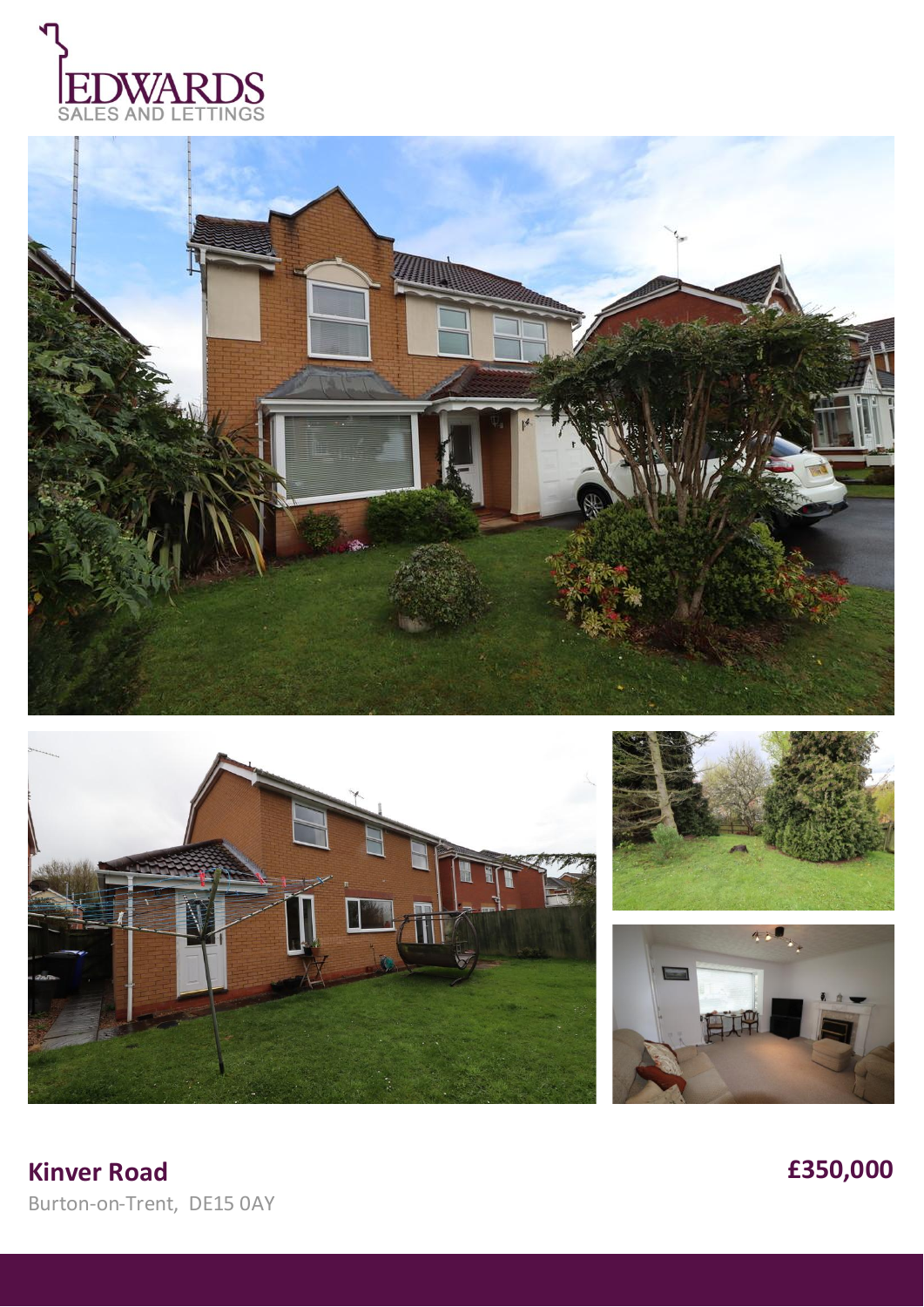## **Property Features**

- FOUR BEDROOMS (MASTER ENSUITE)
- VACANT POSSESSION
- **SITTING ROOM**
- SNUG
- **KITCHEN**
- DINING ROOM
- UTILITY ROOM
- DOWNSTAIRS W.C.
- DOUBLE GARAGE
	- PRIVATE ENCLOSED REAR **GARDEN**

# **Full Description**

This is a WELL-PRESENTED DETACHED FAMILY HOME with a DOUBLE GARAGE, DRIVEWAY PARKING and a MATURE PRIVATE ENCLOSED REAR GARDEN. Downstairs you will find a SIZEABLE SITTING ROOM leading to a SNUG with FRENCH DOORS out to the garden, plus a GOOD-SIZED KITCHEN leading to a DINING ROOM and further through to a UTILITY ROOM and DOWNSTAIRS W.C. Upstairs there are FOUR BEDROOMS (MASTER ENSUITE) and a FAMILY BATHROOM. This is likely to be popular, so book your viewing today!

### PROPERTY DETAILS

Immediate vacant possession of this lovely 4 bedroom detached family home that occupies a perfect cul de sac plot and position. The property enjoys ample parking, double garage, lovely rear garden and is situated in a popular small select development just off Mill Hill Lane. Within walking distance of both primary and secondary schools with pubs, restaurants and shops all local, Newton Park and the River Trent a stones throw away and a short distance to the centre of Burton itself.

#### GROUND FLOOR ACCOMMODATION

A secure and practical front porch leads to a welcoming entrance hall with stairs rising to the first floor and useful understairs storage. The spacious sitting room, perfect for quiet relaxation with gas fire and bay window to front aspect is open to a comfortable snug to the rear of the property with French doors leading to a patio area and the garden beyond. The well appointed kitchen is equipped with a range of wall, base and drawer units. Integrated appliances to include oven and gas hob with extractor fan over and further space for fridge freezer and dishwasher. The kitchen is open plan to the adjacent dining room, leading to a well appointed utility room and downstairs W.C and further







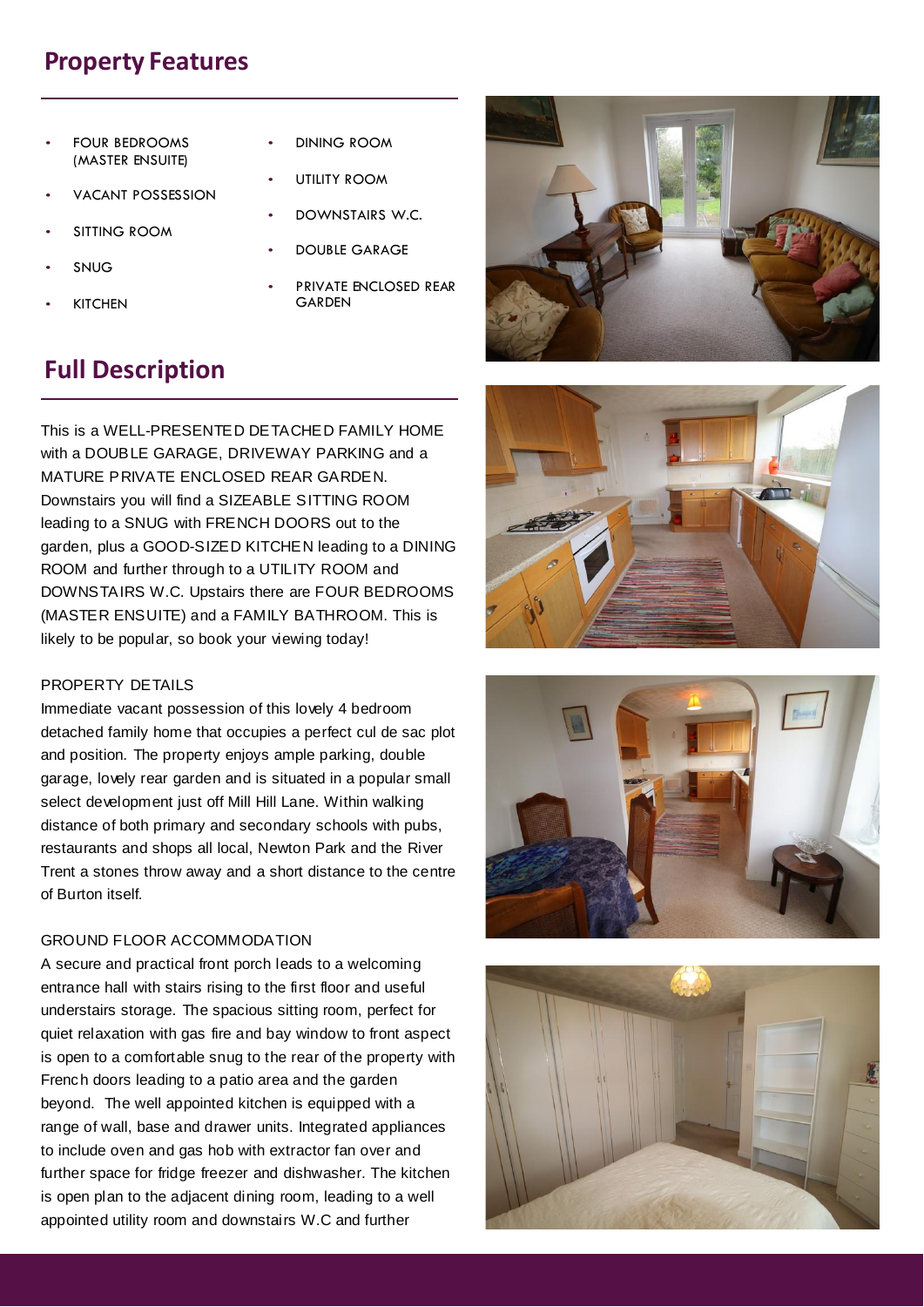access to the garden.

## UPSTAIRS ACCOMMODATION

To include 4 good sized bedrooms, the master bedroom benefits from built in wardrobes and very practical ensuite with shower, WC and sink. There are 3 further bedrooms and a main family bathroom with shower up and over.

#### ROOM DIMENSIONS

Sitting room - 13'4" x 13'3" (4.06m x 4.04m) Snug - 9'1" x 8'11" (2.77m x 2.72m) Kitchen - 11'8" x 9'2" (3.56m x 2.79m) Dining room - 9'3" x 8'0" (2.82m x 2.44m) Garage - 17'11" x 17'10" (5.46m x 5.44m)

Bedroom one - 13'3" x 11'5" (4.064m x 3.48m) Bedroom two - 13'11" x 8'9" (4.24m x 2.67m) Bedroom three - 11'3" x 9'4" (3.43m x 2.84m) Bedroom four - 8'8" x 8'8" (2.64m x 2.64m) Bathroom 6'9" x 6'2" (2.06m x 1.88m)

## **OUTSIDE**

Framed by a tidy front garden lending great curbside appeal, this wonderful family home has ample space for driveway parking and integrated double garage. The rear garden is mainly laid to lawn to include patio area designed with home entertaining in mind. Enclosed by fencing for security and privacy, the outside space complements the practical interior of this delightful house.

## GENERAL NOTES

Please contact Clare, Katie, Dominique or Liz to arrange your viewing.

Any fixtures, fittings or appliances mentioned in these details have not been tested and can not be assumed to be in full efficient working order.

It should not be assumed that items shown in our photographs are included in the sale of the property. Although we have taken every care to ensure the dimensions for the property are true, they should be treated as approximate and for general guidance only.

Where an offer is accepted, the prospective purchaser will be required to confirm their identity to us by law. We will need to see a passport or driving licence along with a recent utility bill to confirm residence.

These details and floor plans, although believed to be accurate, are for guidance only and prospective purchasers